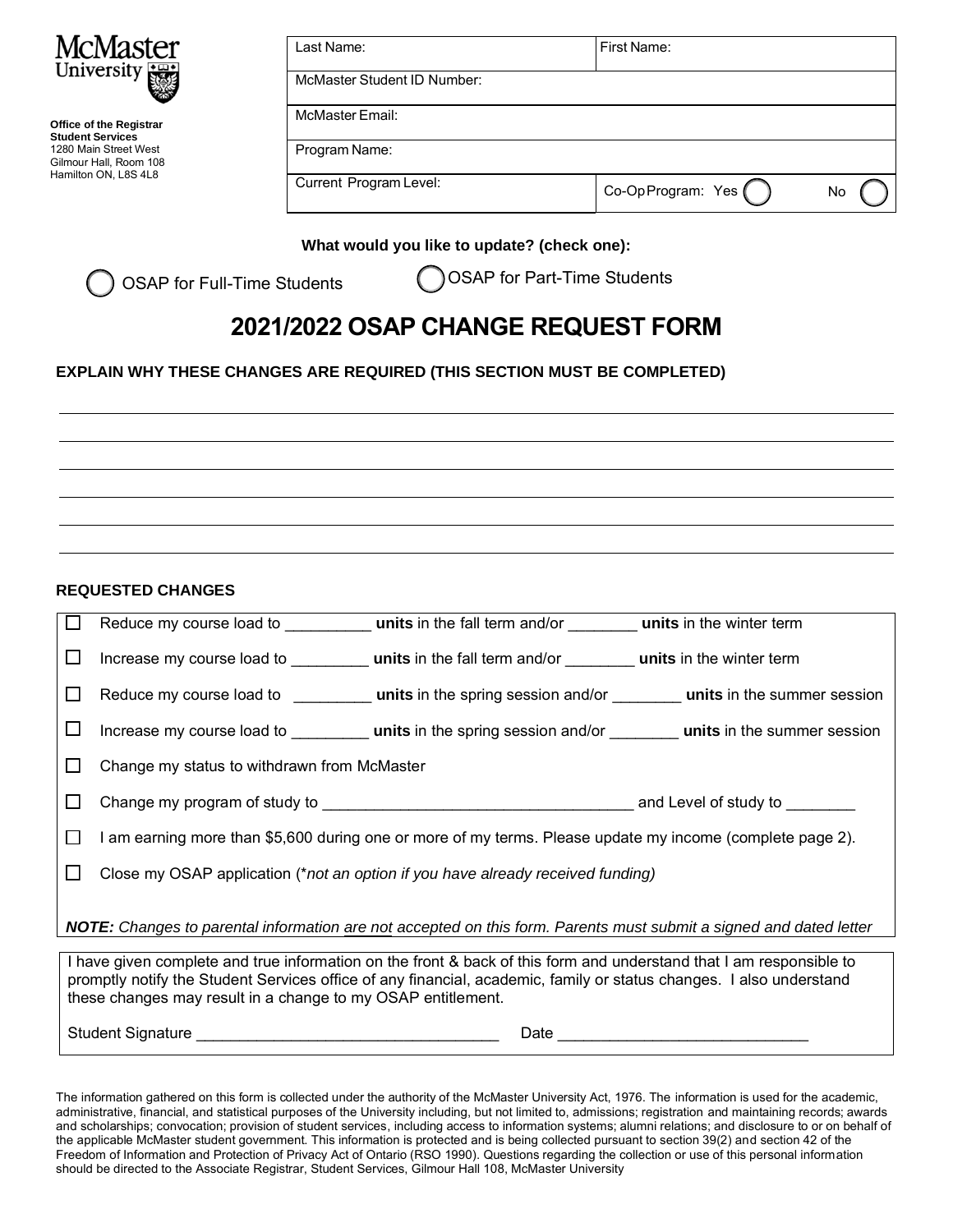

## **Please only complete the following pages to update your income on your OSAP application.**

Do not list the following income sources on this form:

- Registered Education Savings Plans (RESPs), Canada Education Savings Grant (CESG) or Canada Learning Bond (CLB)
- Postsecondary Student Support Program (PSSSP)
- Indigenous Services Canada (previously known as INAC) funding
- Canada Child Benefit (CCB)
- Ontario Child Benefit (OCB)
- Child support (report under "other income received during your study period")
- Ontario Trillium Benefit
- GST/HST credit
- Continued Care and Support for Youth (allowance from your Children's Aid Society or Child and Family Services Agency)
- Veteran Affairs Disability Benefits
- Criminal Injuries Compensation Board funding (victims of violent crimes)

|  |  | Did you receive social assistance from Ontario Works (OW) or Ontario Disability Support Program (ODSP) in the |
|--|--|---------------------------------------------------------------------------------------------------------------|
|--|--|---------------------------------------------------------------------------------------------------------------|

month before your study period (Aug  $1/2021$  to Sep  $7/2021$ )? No  $\bigcap$  Yes

If yes, specify source \_\_\_\_\_\_\_\_\_\_\_\_\_\_\_\_\_\_\_\_\_\_\_\_\_\_\_\_\_\_\_

The information gathered on this form is collected under the authority of the McMaster University Act, 1976. The information is used for the academic, administrative, financial, and statistical purposes of the University including, but not limited to, admissions; registration and maintaining records; awards and scholarships; convocation; provision of student services, including access to information systems; alumni relations; and disclosure to or on behalf of the applicable McMaster student government. This information is protected and is being collected pursuant to section 39(2) and section 42 of the Freedom of Information and Protection of Privacy Act of Ontario (RSO 1990). Questions regarding the collection or use of this personal information should be directed to the Associate Registrar, Student Services, Gilmour Hall 108, McMaster University